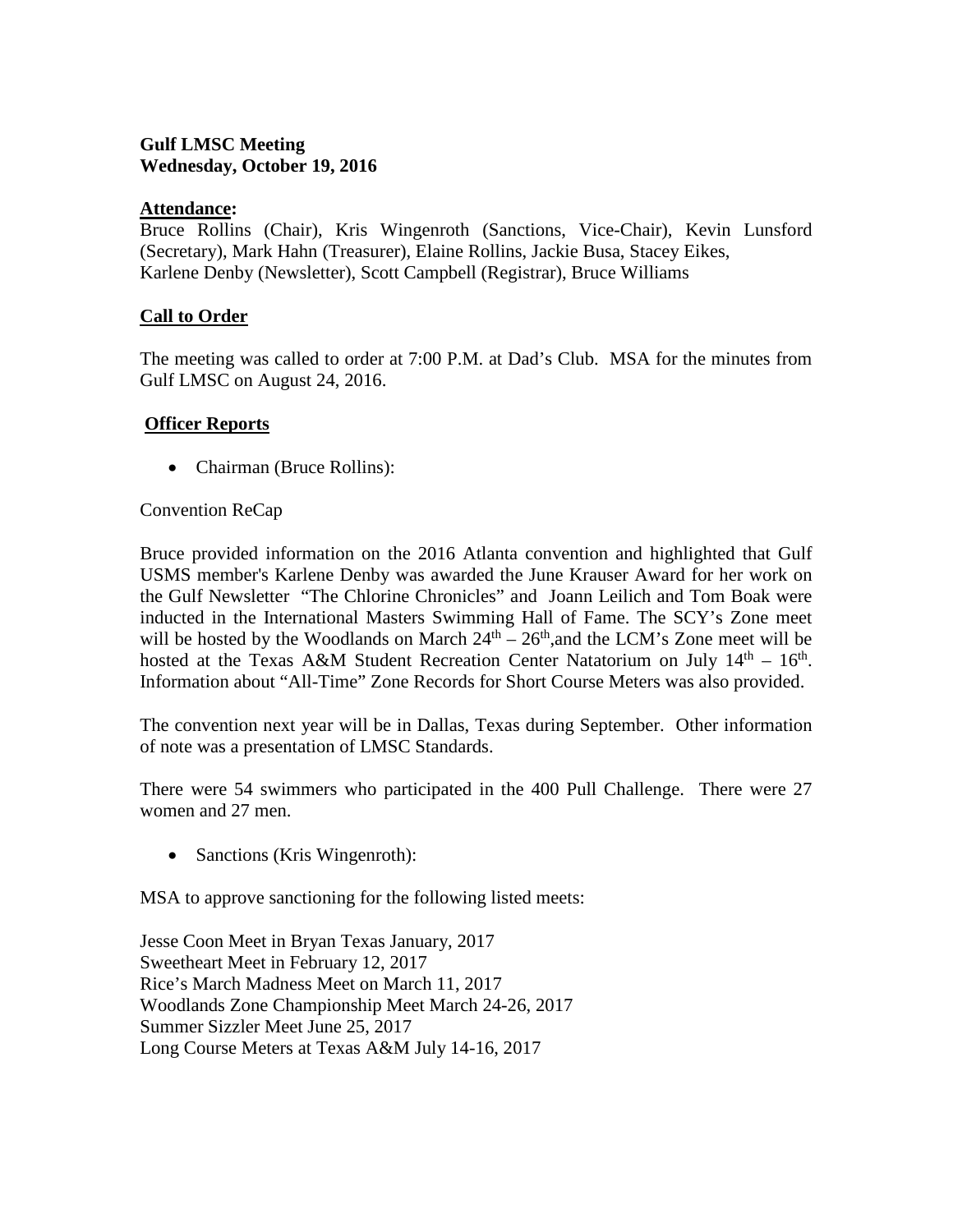Since National USMS is charging Gulf LMSC \$50 per sanction, there was a discussion about policy wording for those swimmers requesting USMS sanctions at USA meets or dual sanctioned meets or those clubs requesting sanctions for time trials or closed meets.

The Gulf LMSC will pay USMS sanction fees for Gulf Masters meets that invite and allow all USMS members to compete.

The fee for a dual sanctioned meet must be paid by the individual requesting the sanction and must be paid in full prior to sanctioning the meet.

Clubs requesting sanctions for time trials or closed meets must also pay the sanctioning fee to reimburse the Gulf LMSC.

• Treasurer (Mark Hahn):

The current ending balance as of September 30, 2016 is \$22,233.14 along with \$30,000.00 in CDs for a total of \$52,233.14.

A budget for 2017 was provided.

MSA for the Gulf LMSC to reimburse Jackie Busa and Bonnie Finnigan for hotel expenses incurred while attending the Annual Convention in Atlanta.

• Secretary (Kevin Lunsford):

Nothing to report.

• Registrar (Scott Campbell and Bruce Williams):

As of October 18, 2016 there are 1,500 Gulf registered swimmers. There are 35 clubs registered. Bruce Williams is slated to take over the responsibilities of the Gulf Registrar.

- Top Ten Recorder (Emmett Hines not present).
- Officials (Herb Schwab not present).
- Website Newsletter (Nicole Rembach, Karlene Denby):

Website now has up to date information on officers.

• Coaches/Fitness (Bruce Rollins):

The fitness activity for November and December is a 400 Kick for Time. Continuing the Swim University fitness activity for 2017 was discussed.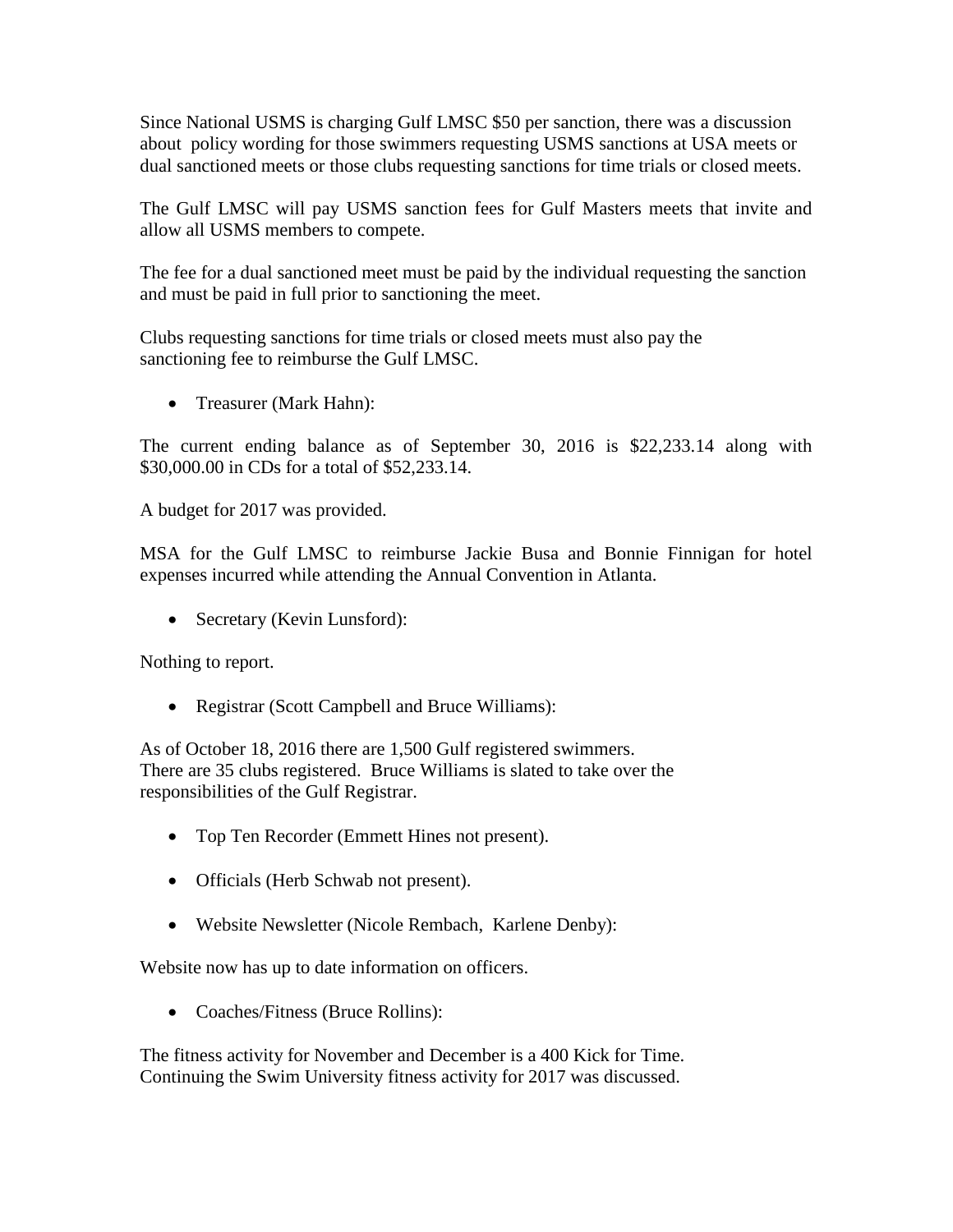Having a May through September "Swim a Triathalon" fitness event for the four different Triathlon event distances was also discussed.

Bruce reiterated that only about 25% of coaches are registered for USMS and discussed possible ways to increase coach registration for communications purposes. One idea is the Gulf LMSC could cover the registration costs for coaches of Gulf LMSC clubs.

## **Old Business**

MSA for the following three minor changes to the Gulf LMSC Bylaws to be voted on at the annual meeting.

Article II Membership. Section 1 Club Members. Subsection c. First Sentence.

Change from:

Provide the Gulf LMSC Registrar a valid, available, and active e-mail address up applications.

to

Provide the Gulf LMSC Registrar a valid, active e-mail address up applications.

Article V Standing Committees. Section 1 Sanctions. Second Sentence.

Change from:

The sanctions chair evaluates sanction and recognition applications, collects fees, and, with the concurrence of the Board of Directors, issues approvals for sanctions and recognitions.

to

The sanctions chair evaluates sanction and recognition applications and, with the concurrence of the Board of Directors, issues approvals for sanctions and recognitions.

Article V Standing Committees. Section 2 Coaches. Fourth Sentence.

Change from:

The coaches chair shall oversee the application process and selection of recipients of coaches professional development funds.

to

The coaches chair shall oversee the application process for coaches professional development funds, and, with the concurrence of the Board of Directors, approves applications for these funds.